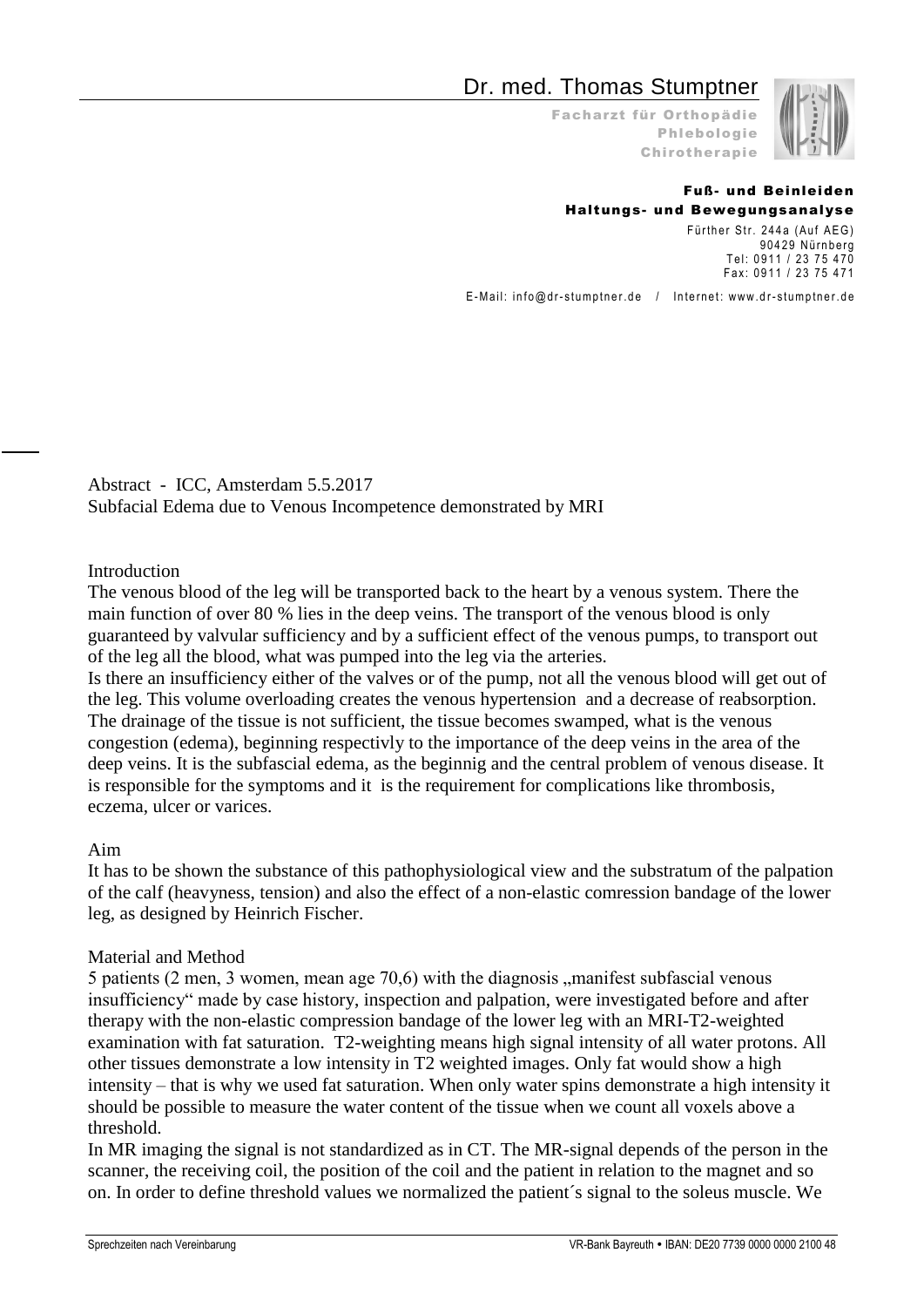measured the mean signal intensity and the standard deviation in a region of interest in the soleus muscle and defined the lower point of our threshold as the mean signal in the region of interest minus one standard deviation and the upper point of the theshold as infinite. With a special software we can count the voxels within the threshold and the sum of all voxels we define as the water content of the calf.

(The radiological Investigation is made by Prof. R. Janka, Radiologisches Institut der Universität Erlangen, Germany.)

The Fischer bandage is a zinc paste bandage with inelastic material precisely modeled with pressure on the lower leg. In combination with walking it creates a very high working pressure of at least much more than 50 mmHg. This therapy took place up to the palpable congestion of the calf is removed.

#### Results

With this MRI-examination before and after therapy with inelastic bandages a reduction of the water content of the calf could be demonstrated. It is a reduction of the edema. This corresponds to the symptoms, the inspection and the palpation.

## Conclusion

Due to the anatomical and physiological construction of the venous system there is a very high importance of the deep veins in the subfascial region.

But as the venous transport is organized like a system always all structures of the leg will be involved by an insufficiency.

Logically an insufficiency of the system should begin in the region of the deep veins.

This idea would correspond to the symptoms of the patient like heavyness and tension what would be the tension of the fascia by the overloading with liquid by the subfascial congestion. It also would correspond to the palpable congestion in the depth of the calf.

So I suppose a subfacial edema as the pathophysiological correlate of venous desease.

I suppose that the edema, that has been demonstrated in this MR-investigation is the

pathophysiological substratum of what Browse called "The painfull deep-vein Syndrom" and also the substratum of what Partsch tried to differenciate between "The painfull deep-vein Syndrom and the "Pseudothrombophlebitis". The subfascial edema is the correlate of what Petter described as the symptoms of the deep-vein-insufficiency. Already in the early 1970 Haid and Partsch documented an improvement of the subfascial lymphdrainage by patients with compression therapy after thrombosis by szintigraphic investigations. I would say that they demonstrated the subfascial edema by an improvement of the subfascial lymphdrainage. Because the subfascial region had been swamped by a venous congestion.



MRI - Transversal cut of the calves, green right leg, red left leg before an after therapy with a non-elastic compression bandage on the lower leg.